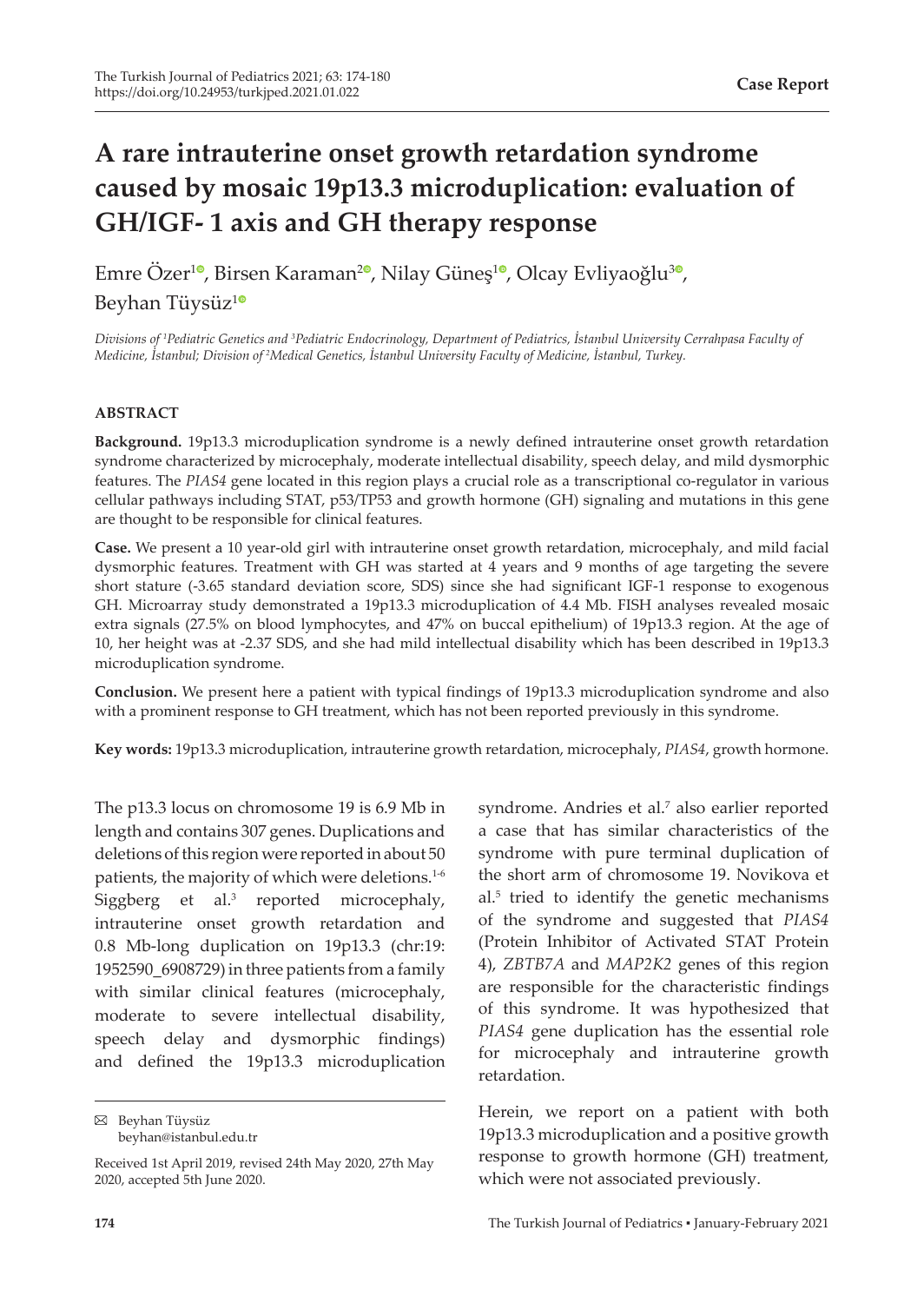# **Case Report**

A 12 month-old girl was admitted due to her atypical facial appearance and microcephaly (Fig.1). Her parents were first cousins once removed. Due to oligohydramnios and fetal intrauterine growth restriction, fetal karyotype analysis was performed and revealed normal at 25 weeks of gestation. The pregnancy was complicated by gestational diabetes mellitus. The patient was born at 36 weeks and 4 days of gestation. Her birth height, weight, and head circumference (HC) were 38 cm (-3 standard deviation score, SDS), 1370 gr (-2.6 SDS), and 27.8 cm (-3 SDS), respectively.

Physical examination at age 1 showed dysmorphic features including distinctive facial appearance with round facies, brachycephaly, sparse hair, bitemporal narrowing, highly arched sparse eyebrows, upslanted short palpebral fissures, low set large ears, and micrognathia with chin dimple (Fig. 1a,b). Her height, weight, and HC were 67cm (-2.29 SDS), 6400 gr (-3.4 SDS), and 38.5 cm (-5.7 SDS), respectively. Biochemical tests of blood and urine, abdominal ultrasonography (USG), echocardiography and cranial MRI were



**Fig. 1.** The patient at 12 months (a), 42 months (b) and 8 years (c) of age. Note microcephaly, round facies, bitemporal narrowing, sparse hair, sparse and highly arched eyebrows, upslanted and short palpebral fissures, low set and large ears, thin upper lip and micrognathia with a chin dimple (a,b). She developed a long face with aging (c).

normal. She gained head control at 3 months of age, sat without support when 11 months-old and walked when 2.5 years-old. At 13 months of age, the Denver-II test result was 73%, compatible developmental delay.

At the age of 4 years and 9 months, her height and weight were 91 cm (-3.25 SDS) and 12.5 kg (-2.57 SDS). Her bone age was compatible with the standards of 2.5 years. The GH response to GH stimulation test with clonidine was higher than 10 ng/ml, showing sufficient response. Due to her severe growth retardation, GH axis was reevaluated by IGF generation test to demonstrate if there was an IGF-1 response to exogenous GH. GH with a dose of 0.1 mg/kg/ day was injected subcutaneously for 4 days. After the GH injections, baseline IGF-1 level (130.4 ng/ml, -0.6 SDS) reached the peak level (216.1 ng/ml, +0.9 SDS) with an increase ratio of 66% at the 5th day, showing a significant IGF-1 response to exogenous GH. Thus, GH treatment (0.2 mg/kg/week) was started. After the 1st year of treatment her height SDS was -3.16 and height velocity was 8.4 cm/year which was -3.65 SDS and 5.5 cm/year before treatment. After the 2nd year of the treatment her height SDS was -2.98 and height velocity was 7.1 cm/year. Growth velocity SDS in the first and second years of treament were +1.42 SDS and +0.79 SDS indicating a good response to the treatment. A positive affect on head circumference was not noted during GH treatment.

At 10 years of age, on the last examination, she was still receving GH treatment. Her height was 123.2 cm (-2.37 SDS). Her response to GH treatment was 7 cm/year (+0.61 SDS) with an IGF-1 response of 398.7 ng/ml (+2.35 SDS). Dysmorphic features including long facies, thin long fingers with wide fingernails, prominent bilateral sacral dimple, and skin eczema were noted (Fig 1c). She was receiving special education and was unable to read and write, yet.

# *Cytogenetic and molecular cytogenetic studies*

Written informent consent was obtained from the parents. The patient had a normal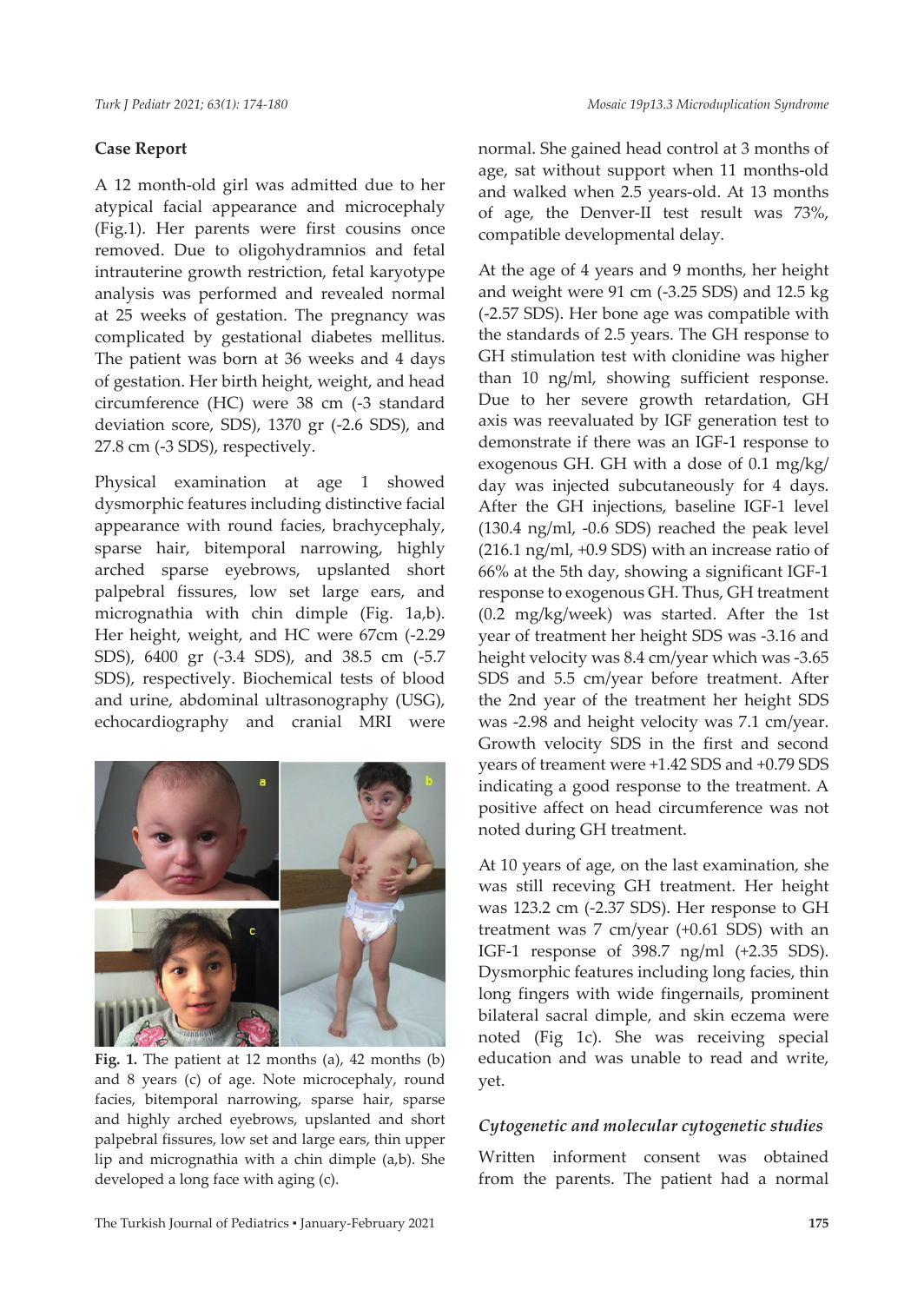female karyotype in a peripheral blood sample (46,XX). Both SNP-array and array-CGH analyses of the genomic material extracted from peripheral blood cells revealed a 4.4 Mb-long microduplication of the 19p13.3 locus (Chr19: 259395\_4615348) (Fig.2a,b). To define the location of the duplicated region, FISH analysis on metaphase spreads prepared from cultured lymphocytes was performed by using 19p subtelomeric and Smith Magenis / Miller Dieker (SM/MD) probes (dJ564C11, RAI1/ PAFAH1B1, Aquarius®, Cytocell Cambridge, UK). The analyses revealed an extra signal of 19p13.3 region on the short arm of chromosome 17 as a mosaic pattern (11/40 metaphases; 27.5%), and normal signal of SM/MD specific probe on the 17p region (Fig.3a, b, c). The FISH analysis of the buccal smear cells revealed the mosaicism ratio as 47%. The chromosomal analysis and FISH study of the parents excluded balanced translocations.

#### **Discussion**

19p13.3 microduplication syndrome is a newly defined intrauterine onset growth retardation syndrome characterized by microcephaly, moderate intellectual disability, speech delay, and mild dysmorphic features.<sup>1-6</sup> The 19p13.3 region includes *PIAS4, ZBTB7A*, and *MAP2K2* genes, which were thought to be responsible for the characteristic findings of the syndrome. It was hypothesized that PIAS4 gene duplication has the essential role for microcephaly and intrauterine growth retardation.<sup>5,6</sup> PIAS4 protein is a member of the E3 SUMO-protein ligase family. It regulates histone modifications and plays a crucial role in transcriptional coregulation, genetic stability, and various cellular pathways like STAT, p53/TP53, Wnt, and steroid hormone signaling pathways.<sup>8-13</sup> Burn et al.12 injected PIAS1, PIAS2, PIAS3, and PIAS4 RNAs into early frog embryos and observed failure in blastopore closure, shortened body



**Fig. 2.** SNP Array (a) and Array-CGH (b) analysis revealed a mosaic 4.4 Mb microduplication of 19p13.3 (Chr19: 259.395 – 4.615.348).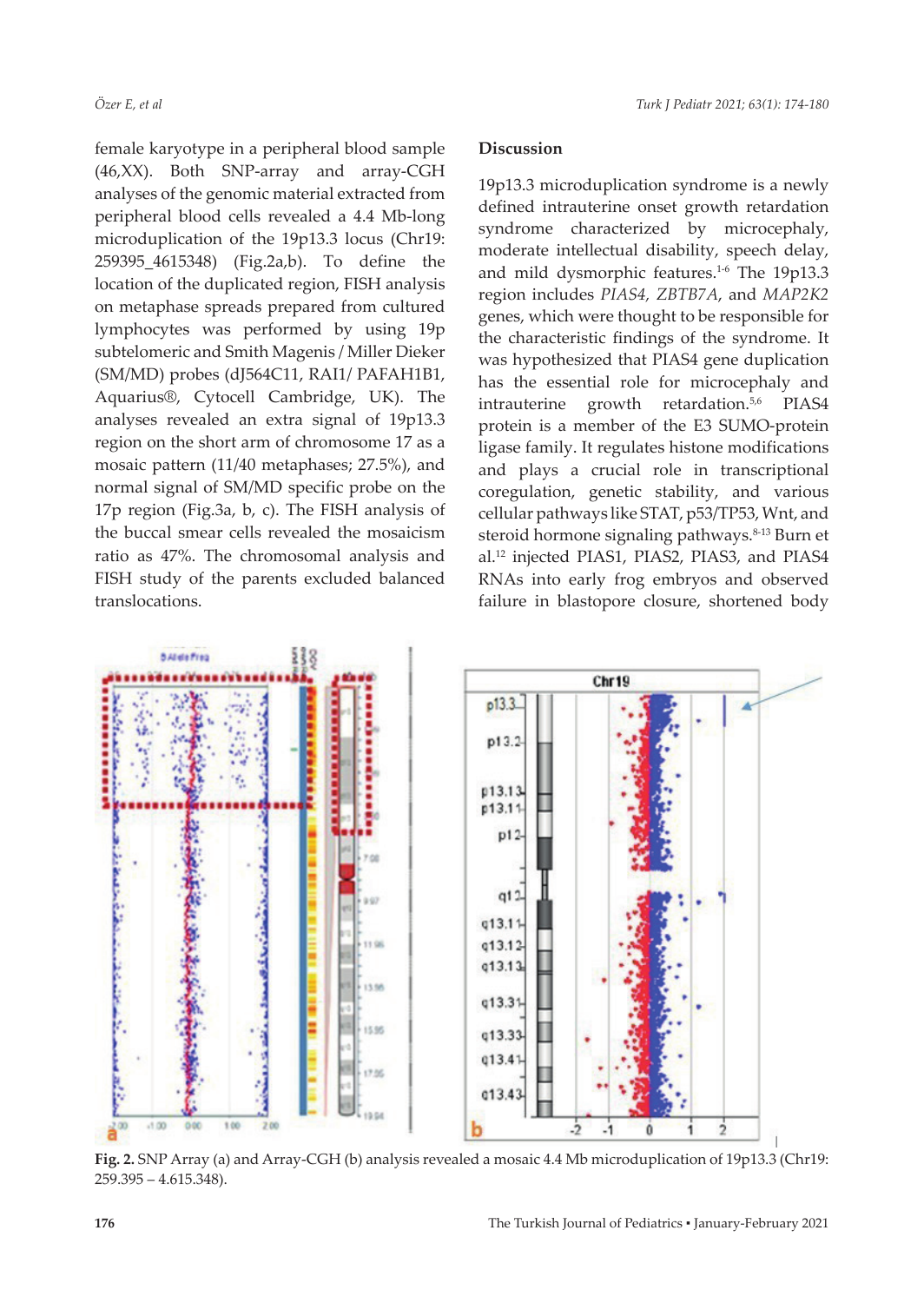

**Fig. 3.** FISH analyses revealed a third signal of 19p13.3 on the short arm of chromosome 17 in mosaic (in 11/40 metaphases) (a), among normal cells with two normal signals of 19p13.3 (b). FISH with the Miller Dieker syndrome-specific probe; green centromeric signals indicate chromosomes 17 (c).

axis, and defective head formation. *MAP2K2* is a regional gene potentially functioning in mitogenic activity, and mutations may cause growth retardation. Monoallelic mutations of this gene is associated more with cardiofasciocutaneous syndrome. *PIAS4* which encodes a member of the E3 SUMO-protein ligase family is thought to be the strongest candidate gene associated with growth retardation in 19p13.3 microduplication syndrome. Recently a case with single nucleotide variant in *PIAS4* that has common characteristics of 19p13.3 microdeletion syndrome was reported, supporting the hypothesis of *PIAS4* effect on head circumference and growth.<sup>6</sup> Nevado et al.<sup>1</sup> also evaluated the clinical findings of eleven patients with 19p13.3 microdeletion and two patients with 19p13.3 microduplication in a study in 2015. While one of the patients with microduplication without *PIAS4* duplication was normocephalic and short statured, the other patient with *PIAS4* duplication had microcephaly (-4 SDS) and short stature. They associated 19p13.3 region duplications with microcephaly as well as 19p13.3 region deletions with macrocephaly; and named both conditions as the 19p13.3 microdeletion/ microduplication syndrome.

We detected a *de novo* 4.4 Mb microduplication of 19p13.3 region by array-CGH analysis in a girl with microcephaly and IUGR. This duplication may originate by *de novo* unequal crossing over, or by abnormal segregation from parental balanced translocation or inversion. Since the parental karyotypes were normal, 19p13.3 duplication occurred as *de novo*. FISH analysis which was performed for defining the location of this duplicated region, revealed a mosaic 19p13.3 insertion on the chromosome 17p. This unbalanced insertion had caused a 19p13.3 microduplication, without 17p deletion. Mosaicism refers to a different genetic content in a group of cells from other cells in the body that arises during development. The percentage of cells with the mutation is related to the developmental stage at which the mutation arises.14 The ratio between affected and unaffected cells or the corresponding cell types correlate with the severity of clinic outcome and probably with the response to growth hormone treatment.

The patient presented here also had mild intellectual disability with aggressive behaviour patterns, speech delay, elongated face, sparse hair and eyebrows, bitemporal narrowing, short and upslanted palpebral fissures, thin upper lip, micrognathia, chin dimple, and long fingers. 19p13.3 microduplication syndrome has been reported in 9 patients to date. Table I summarizes the clinical findings in our patient and in previously reported patients with pure 19p13.3 duplications.1-6 The majority of subjects including our patient had microcephaly (7/10). One of the normocephalic patients had a duplication without *PIAS4* gene, and the other patient with borderline microcephaly had a partial *PIAS4* gene duplication.<sup>1-6</sup> All patients had developmental delay and/or intellectual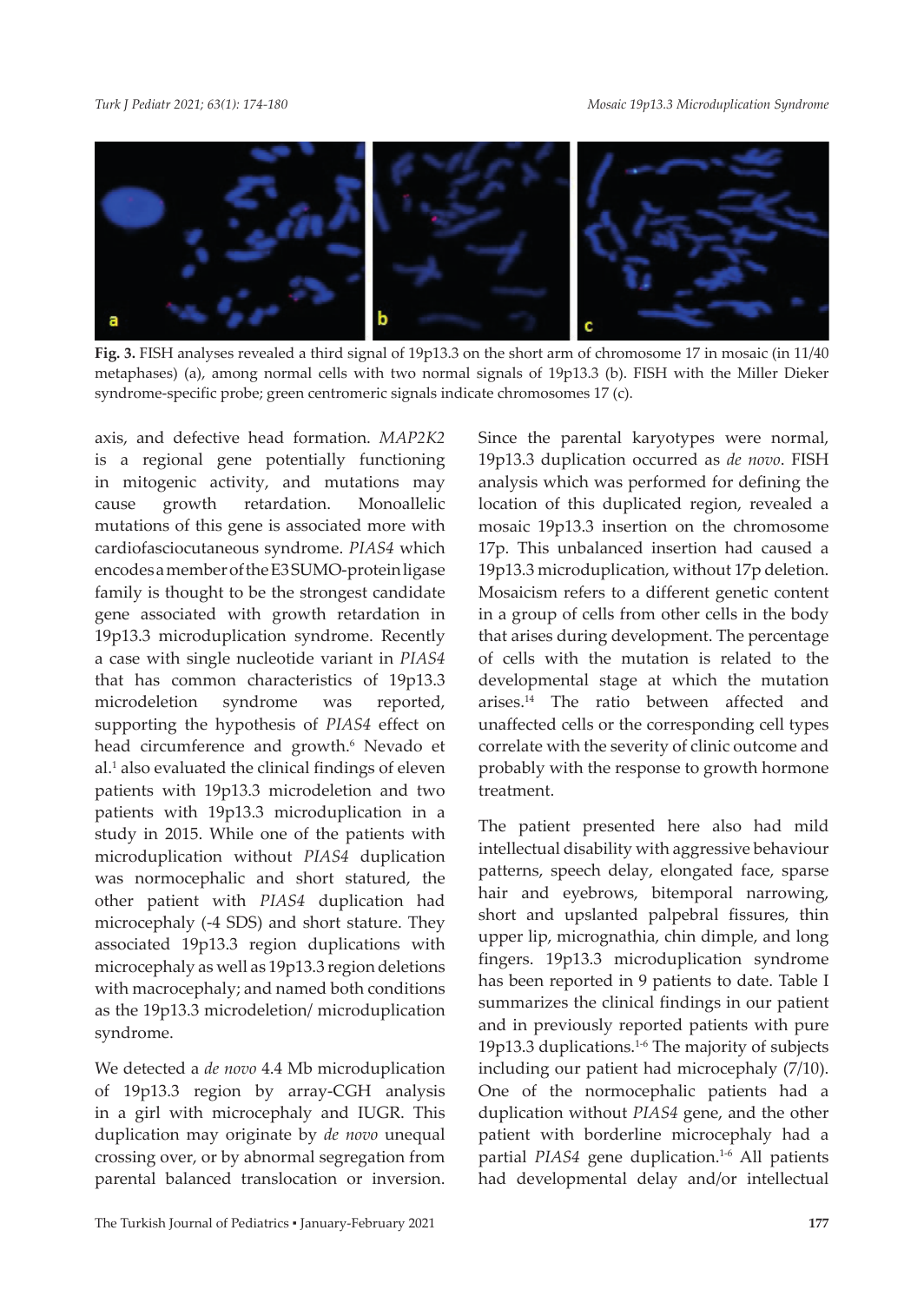|                                |                     |                                              |                          |                                  | Orellana (4)             |                                  |                          | Nevado (1)                |                                  | Tenorio Present   |                           |
|--------------------------------|---------------------|----------------------------------------------|--------------------------|----------------------------------|--------------------------|----------------------------------|--------------------------|---------------------------|----------------------------------|-------------------|---------------------------|
| Features                       |                     | Ishikawa Novikova<br>Patient Patient Patient |                          |                                  |                          |                                  | Siggberg                 |                           | Patient Patient                  |                   |                           |
|                                |                     |                                              |                          | $\mathbf{1}$                     | $\overline{2}$           | 3                                | (3)                      | $\mathbf{1}$              | $\overline{2}$                   | (6)               | Patient                   |
|                                | Age (yrs)           | 3                                            | 11                       | 10                               | 2.5                      | 39                               | $\overline{9}$           | 6                         | $\mathfrak 3$                    | 5                 | $\mathbf{1}$              |
| Gender                         |                     | $\boldsymbol{\mathrm{F}}$                    | $\mathbf M$              | М                                | М                        | $\boldsymbol{\mathrm{F}}$        | М                        | $\boldsymbol{\mathrm{F}}$ | $\mathbf F$                      | $\mathbf F$       | $\boldsymbol{\mathrm{F}}$ |
| Duplication size<br>(Mb)       |                     | 6.1                                          | 0.83                     | 4.95                             | 4.95                     | 4.95                             | 0.81                     | 2.39                      | 1.479                            | 3.04              | 4.3                       |
| <b>Including PIAS4</b><br>gene |                     | $\! + \!\!\!\!$                              | Partial                  | $\begin{array}{c} + \end{array}$ | $^{+}$                   | $\! + \!\!\!\!$                  | $\! + \!\!\!\!$          | $\! + \!\!\!\!$           |                                  | $\! + \!\!\!\!$   | $^{+}$                    |
| Microcephaly                   |                     | $\! + \!\!\!\!$                              | $\! + \!\!\!\!$          | $^{+}$                           | $\qquad \qquad +$        | $\! + \!\!\!\!$                  |                          | $\qquad \qquad +$         |                                  |                   | $^{+}$                    |
| <b>Birth</b>                   | Length (SDS)        | $-3.3$                                       | <b>NA</b>                | $-0.9$                           | $-1.0$                   | $+1.1$                           | $-2.6$                   | <b>NA</b>                 | <b>NA</b>                        | $-1.35$           | $-3.2$                    |
|                                | Weight (SDS)        | $-2.9$                                       | NA.                      | $-2.1$                           | $-2.1$                   | $-1.0$                           | $-1.9$                   | NA                        | NA                               | $-1.39$           | $-2.8$                    |
|                                | HC (SDS)            | $-2.2$                                       | <b>NA</b>                | <b>NA</b>                        | NA                       | NA                               | $-2.2$                   | NA                        | NA                               | $-0,85$           | $-3.2$                    |
| Last examination               | Height<br>(SDS/age) | $-5.0/3yrs$                                  | $-1,6/$<br>11yrs         | NA                               | $-0.6/$<br>6yrs          | $-0.2 / 22$<br>mo                | $-1.5/$<br>2yrs          | Short                     | Short                            | NA                | $-2.8/$<br>8yrs           |
|                                | Weight<br>(SDS/age) | $-3.4/3yrs$                                  | $-2,0/$<br>11yrs         | NA                               | $+0.8/$<br>6yrs          | $-0.2 / 22$<br>mo                | NA                       | NA                        | NA                               | NA                | $-1.4/$<br>8yrs           |
|                                | HC<br>(SDS/age)     | $-4.0/3$                                     | $-1.7/11$                | NA                               | $-2.6/6$                 | $-2.1/22$<br>mo                  | NA                       |                           | $-4.4/6$ N/3yrs                  | NA                | $-4.7/8$                  |
| Intellectualdisability         |                     | $^{+}$                                       | $\! + \!\!\!\!$          | $\qquad \qquad +$                | $^{+}$                   | $\qquad \qquad +$                | $\boldsymbol{+}$         | $^{+}$                    | $\! + \!$                        | $^{+}$            | $^{+}$                    |
| Speech delay                   |                     | $\qquad \qquad +$                            | $\! + \!\!\!\!$          | $\qquad \qquad +$                | $\qquad \qquad +$        | $\! + \!\!\!\!$                  | $\qquad \qquad +$        | $\! +$                    | $^{+}$                           | $\! + \!\!\!\!$   | $^{+}$                    |
| Hypotonia                      |                     | <b>NA</b>                                    | $\! + \!\!\!\!$          | <b>NA</b>                        | <b>NA</b>                | <b>NA</b>                        | NA                       | $\! +$                    | Mild                             | $\qquad \qquad +$ |                           |
| Behaviour<br>phenotype         |                     | NA                                           | <b>ADHD</b>              | <b>VSA</b>                       | <b>VSA</b>               |                                  | VSA Adequate ADHD        |                           | NA                               | NA                | Aggre-<br>sive            |
| Elongated face                 |                     | $\overline{\phantom{m}}$                     | $^{+}$                   | $^{+}$                           | <b>NA</b>                | $\! + \!\!\!\!$                  | NA                       | <b>NA</b>                 | <b>NA</b>                        | <b>NA</b>         | $^{+}$                    |
| Prominent forehead             |                     | NΑ                                           | $^{+}$                   | $^{+}$                           | $\qquad \qquad +$        | $^{+}$                           | NA                       | $^{+}$                    | $\begin{array}{c} + \end{array}$ | NA                |                           |
| Temporal narrowing             |                     | $\overline{\phantom{0}}$                     | $\overline{\phantom{0}}$ | $\overline{\phantom{a}}$         | NA                       | $\overline{\phantom{a}}$         | NA                       | $\overline{\phantom{0}}$  | $\bar{\phantom{a}}$              | NA                | $^{+}$                    |
| Sparse hair and<br>eyebrow     |                     | $^{+}$                                       | $\! + \!\!\!\!$          | $\overline{\phantom{0}}$         | NA                       | $\overline{\phantom{a}}$         | NA                       | NA                        | <b>NA</b>                        | NA                | $^{+}$                    |
| Short palpebral<br>fissure     |                     | $\! + \!\!\!\!$                              | $\! + \!\!\!\!$          | $^{+}$                           | NA                       | $^{+}$                           | NA                       | <b>NA</b>                 | NA                               | <b>NA</b>         | $^{+}$                    |
| Upslanted palpebral<br>fissure |                     |                                              | $\! + \!\!\!\!$          | $^{+}$                           | NA                       | $^{+}$                           | <b>NA</b>                | NA                        | $\! + \!\!\!\!$                  | <b>NA</b>         | $^{+}$                    |
| Hypertelorism                  |                     | $\! + \!\!\!\!$                              | $\! + \!\!\!\!$          |                                  | <b>NA</b>                | $\! + \!\!\!\!$                  | NA                       | $\overline{\phantom{0}}$  | <b>NA</b>                        | NA                |                           |
| Thin upper lip                 |                     |                                              |                          | $^+$                             | $^{+}$                   | $^{+}$                           | NA.                      | $^{+}$                    | $\overline{\phantom{0}}$         | NA                | $^{+}$                    |
| Micrognathia                   |                     | $\qquad \qquad +$                            | $^{+}$                   | $^{+}$                           | NA                       | $\begin{array}{c} + \end{array}$ | NA                       | NA                        | NA                               | NA                | $^{+}$                    |
| Chin dimple                    |                     |                                              |                          | $\overline{\phantom{a}}$         | NA                       | $\overline{\phantom{a}}$         | NA                       | NA                        | NA                               | NA                | $^{+}$                    |
| Small mouth                    |                     | $^{+}$                                       | $^{+}$                   | $^{+}$                           | $\rm NA$                 | $^{+}$                           | $\rm NA$                 | $\rm NA$                  | $\rm NA$                         | NA                |                           |
| Long finger                    |                     | NA                                           |                          | $^{+}$                           | $^+$                     | $\boldsymbol{+}$                 | NA                       | NA                        | NA                               | NA                | $^{+}$                    |
| GH treatment                   |                     | $\overline{\phantom{0}}$                     |                          |                                  | $\overline{\phantom{0}}$ |                                  | $\overline{\phantom{a}}$ | $\equiv$                  | $\sim$                           | $\equiv$          | $^{+}$                    |

| Table I. The molecular and clinical findings of present and reported patients with 19p13.3 microduplication. |  |  |  |
|--------------------------------------------------------------------------------------------------------------|--|--|--|
|--------------------------------------------------------------------------------------------------------------|--|--|--|

ADHD: attention-deficit/hyperactivity disorder, GH: growth hormone, NA: not-available, VSA: very sociable and affectionate; mo: months, yrs: years, N: normal, HC: head circumference, SDS: standard deviation score.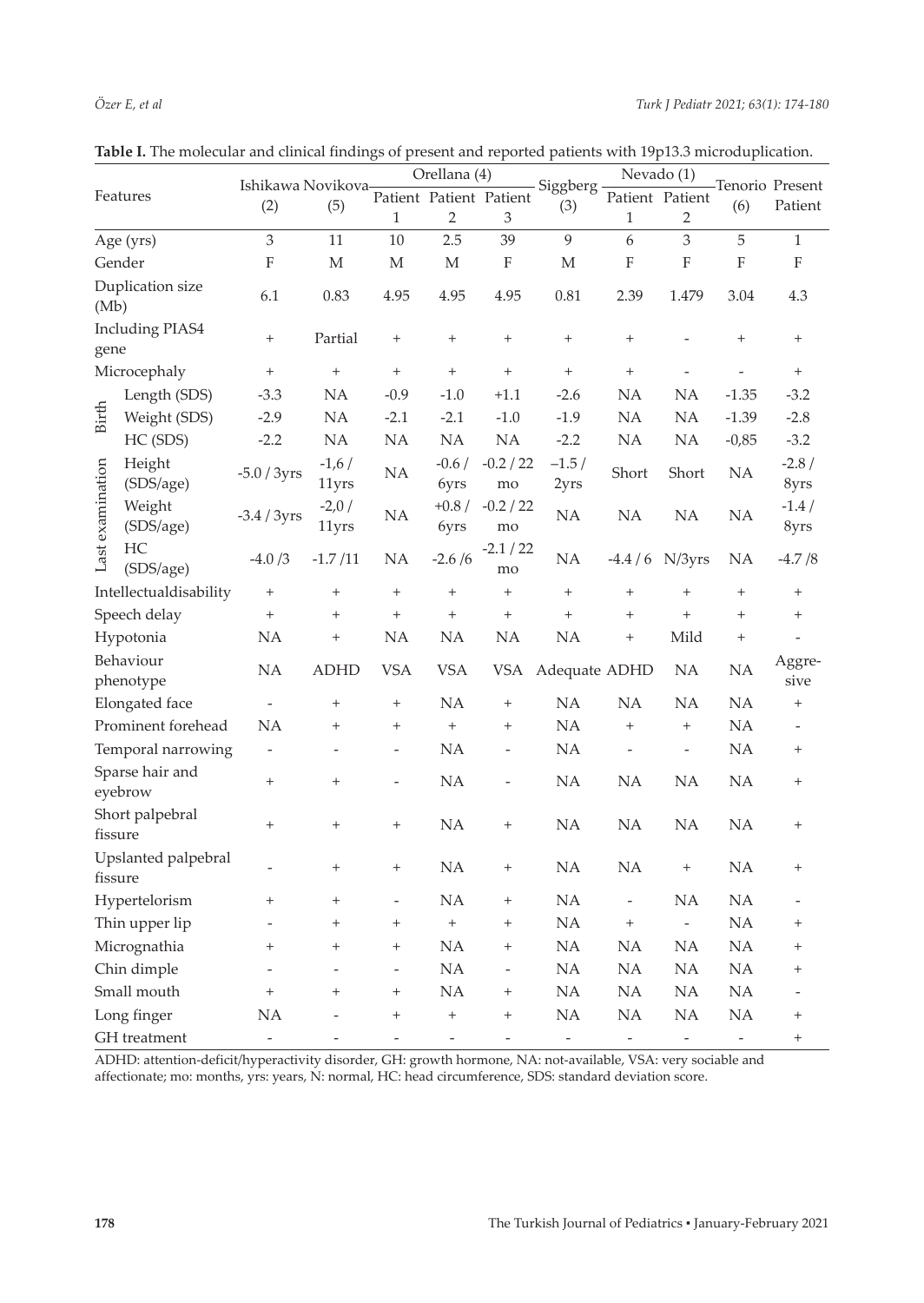disability. Common craniofacial findings were prominent forehead (6/7), sparse hair and eyebrows (3/5), upslanted palpebral fissures (5/6), short palpebral fissures (5/5), thin upper lip (6/8), small mouth (4/5), micrognathia (5/5), and long fingers (4/5). Other uncommon features were early-onset puberty, joint abnormalities (hip dislocations, hypermobility), and cardiac defects.2-4

Growth hormone stimulation test of the patient presented here revealed adequate GH responses. Despite normal baseline IGF-1 levels we performed IGF-1 stimulation test to see the increment of IGF-1 in response to GH, which showed a significant increase and led to treatment with GH. GH treatment improved growth in our patient in the short term and she achieved a good response. To our knowledge, the response to GH treatment in patients with 19p13.3 microduplication syndrome has not been examined to date. However long term effects and final height might show a real benefit of GH treatment. It is difficult to explain the exact mechanism of growth failure in this disorder in which several genes are located adjacently. It is also difficult to explain why our patient responded to GH because there was no GH nor IGF-1 deficiency. Especially *PIAS4*, a transcriptional coregulator in various cellular pathways including STAT, p53/TP53 and growth hormone (GH) signalling, may be involved in growth failure by affecting post receptor signalling of GH. Although IGF-1 levels increased after GH stimulation showing a functional receptor, the patient might have had a partial insufficiency in post receptor signalling, thus achieving higher GH levels following administration of GH might have improved her growth.

In conclusion, we have described typical findings of 19p13.3 microduplication syndrome in a patient with mosaic 19p13.3 microduplication, and demonstrated that there may be a prominent response to GH treatment in this syndrome.

#### **Acknowledgement**

This work was supported by the Turkish Pediatric Association (Grant date/number: 24.04.18/03).

### **REFERENCES**

- 1. Nevado J, Rosenfeld JA, Mena R, et al. PIAS4 is associated with macro/microcephaly in the novel interstitial 19p13.3 microdeletion/microduplication syndrome. Eur J Hum Genet 2015; 23: 1615-1626.
- 2. Ishikawa A, Enomoto K, Tominaga M, et al. Pure duplication of 19p13.3. Am J Med Genet A 2013; 161A: 2300-2304.
- 3. Siggberg L, Olsén P, Näntö-Salonen K, Knuutila S.19p13.3 aberrations are associated with dysmorphic features and deviant psychomotor development. Cytogenet Genome Res 2011; 132: 8-15.
- 4. Orellana C, Roselló M, Monfort S, Mayo S, Oltra S, Martínez F. Pure duplication of 19p13.3 in three members of a family with intellectual disability and literature review. Definition of a new microduplication syndrome. Am J Med Genet A 2015; 167: 1614-1620.
- 5. Novikova I, Sen P, Manzardo A, Butler M G. Duplication of 19p13.3 in 11-year-old male patient with dysmorphic features and intellectual disability: a review. J Pediatr Genet 2017; 6: 227-233.
- 6. Tenorio J, Nevado J, González-Meneses A, et al. Further definition of the proximal 19p13.3 microdeletion/microduplication syndrome and implication of PIAS4 as the major contributor. Clin Genet 2020; 97: 467-476.
- 7. Andries S, Sartenaer D, Rack K, et al. Pure terminal duplication of the short arm of chromosome 19 in a boy with mild microcephaly. J Med Genet 2002; 39: E60.
- 8. Gareau JR, Lima CD. The SUMO pathway: emerging mechanisms that shape specificity, conjugation and recognition. Nat Rev Mol Cell Biol 2010; 11: 861-871.
- 9. Ihara M, Yamamoto H, Kikuchi A. SUMO-1 modification of PIASy, an E3 ligase, is necessary for PIASy-dependent activation of Tcf-4. Mol Cell Biol 2005; 25: 3506-3518.
- 10. Kumar R, Cheok CF. Dynamics of RIF1 SUMOylation is regulated by PIAS4 in the maintenance of Genomic Stability. Sci Rep 2017; 7: 17367.